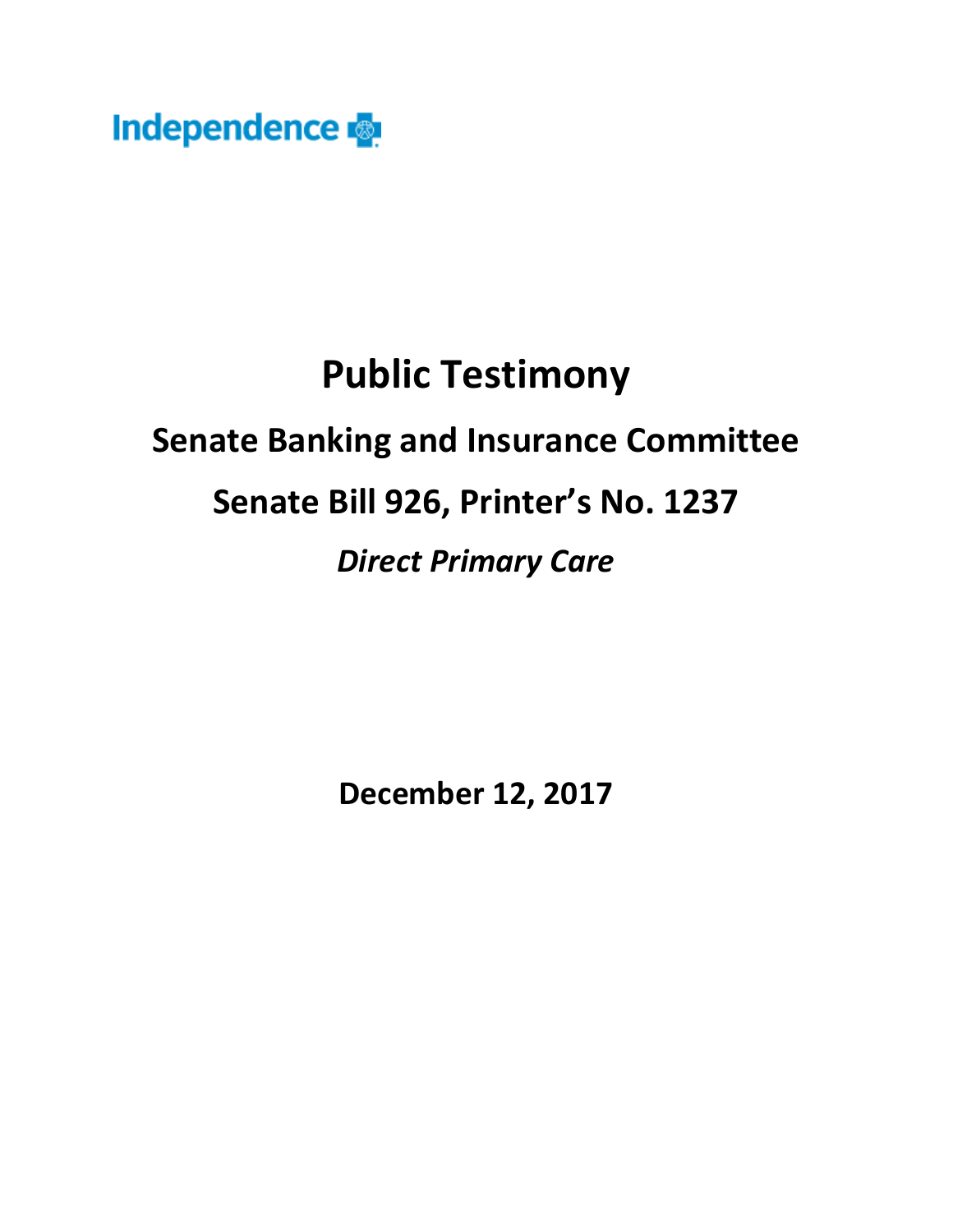#### **Introduction**

Independence Blue Cross (Independence) thanks Chairman White, Chairman Street, and members and staff of the Senate Banking and Insurance Committee for the opportunity to offer comments on Senate Bill 926, the Medical Service Agreement Act sponsored by Senator Browne. This legislation would allow Pennsylvanians to enter into direct agreements with physicians and pay set fees for the delivery of primary care services. Importantly, the bill specifically states that such agreements are not considered insurance products, thereby exempting them from any state regulatory oversight.

Independence has been operating for nearly 80 years in the 5-county southeastern Pennsylvania region and provides insurance coverage to nearly 2.5 million members with the mission of enhancing the health and well-being of the people and the communities we serve. Independence is committed to working collaboratively with our providers in the southeast to develop new methods for the payment and delivery of health care based on best practices, real time data exchange and accountability while keeping our members at the center of all that we do.

We recognize Senate Bill 926 as another potential alternative in the evolution of how health care is traditionally paid for and delivered. We also recognize that giving consumers a new way to access health care services should be coupled with adequate consumer protections. In the case of Senate Bill 926, consumers may be agreeing to pay directly for services that are at best duplicative of services for which they have already paid a premium or at worst inadequate with no consumer protection (other than legal recourse) in the event there are issues or problems with the agreements or services provided.

Independence is not opposing this legislation. We are asking that the Committee proceed with caution and carefully consider the potential impacts to patients when they enter into unregulated agreements involving health care services.

#### **Senate Bill 926**

Senate Bill 926 permits an individual to enter into a medical service agreement with a physician to provide direct primary care services "for a period of time in exchange for a direct fee" which may be in the form of a membership, subscription, retainer or another monthly fee as determined by the physician.

Further, the bill outlines the standards for medical service agreements. They must:

- Be in writing
- Be signed by the patient or their guardian or legal representative and the physician
- Allow either party to terminate upon written notice
- Describe specific health services that are to be covered under the agreement
- Specify the period of time that the agreement will be in effect
- Include a disclaimer that the agreement does not provide comprehensive health care services

The agreement standards outlined in the bill represent somewhat of a bare minimum for payment and delivery of health care services when compared to insurance products regulated by the Commonwealth.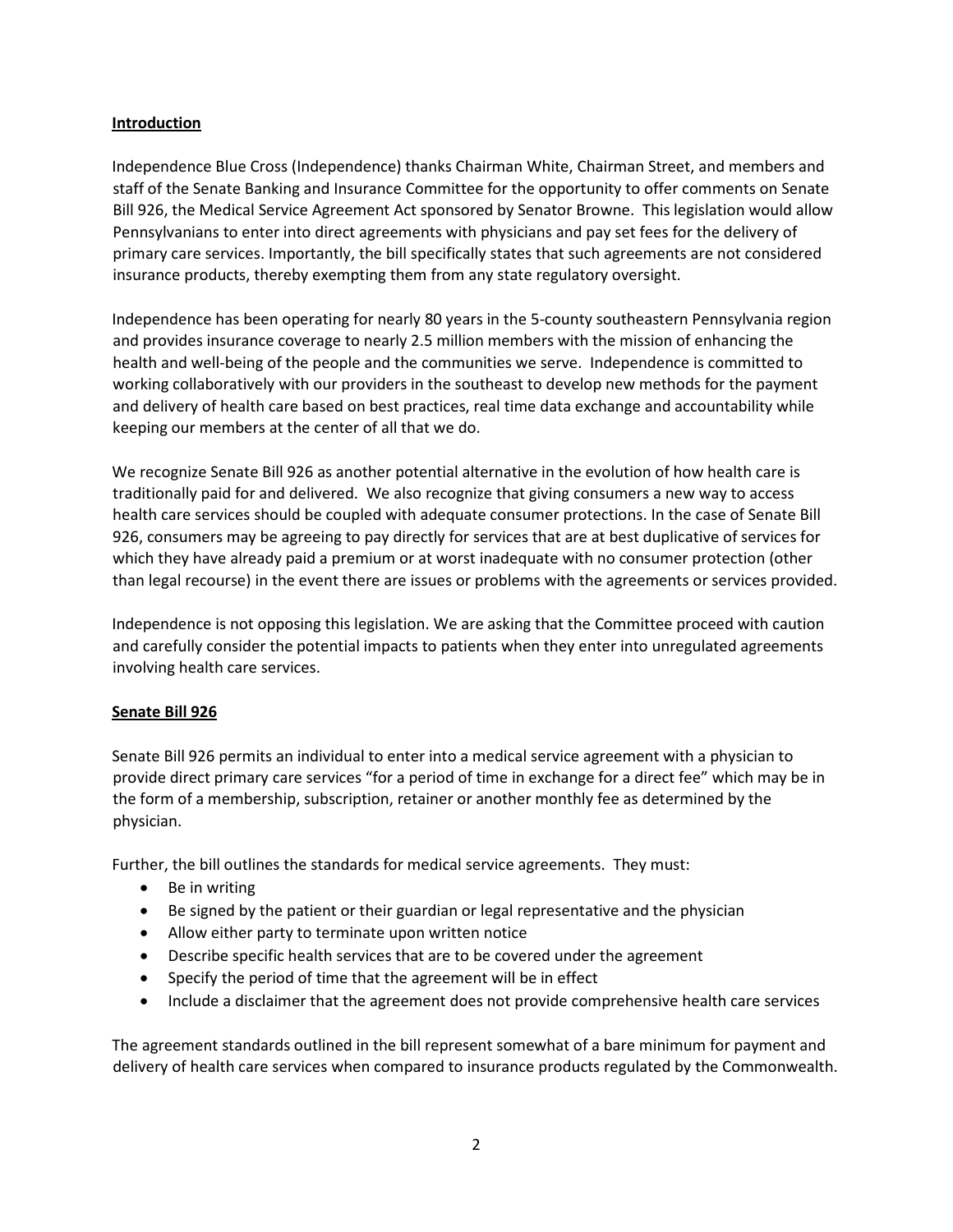Some of the questions members of the Committee may want to consider:

- Do providers have to offer direct primary care agreements to all of their patients or can they pick and choose based on health status or other factors?
- Can providers price such agreements according to a patients' health status since the physician would have firsthand knowledge of a patient's medical record? And can that price be changed (in terms of amount or frequency) at the providers' discretion?
- If agreements can be priced differently, would patients with higher priced agreements receive care or appointments more quickly?
- What is to be done if a physician practice finds itself financially unable to deliver what is promised in the agreements?
- How much notice will a physician provide if he or she would like to end the agreement and what happens to patients who are in an ongoing course of treatment?
- What happens and who can intervene if a patient with a direct primary care agreement is having trouble seeing the provider and accessing promised services?
- How does this payment model enhance care coordination or improve health care quality and outcomes?
- Other than licensure, what standards or requirements does a physician need to meet to enter into a medical service agreement with a patient?
- How will a patient be informed if a provider loses his or her license or has other limitation on their ability to provide services under the agreement?

#### **Direct Primary Care - Duplicative or Inadequate?**

When considering the value of direct primary care agreements, the question arises as to whether the services purchased are duplicative or inadequate?

For anyone with existing health insurance coverage, a direct primary care agreement would be duplicative. Primary medical care services as they are defined by Senate Bill 926 are already covered by health insurance plans. Further, the Affordable Care Act (ACA) requires a host of preventive services (screenings, vaccines, etc.) be covered at no cost to the consumer.

We would also note that Independence provider contracts prohibit network providers from charging Independence members a fee or surcharge (above and beyond premium and applicable cost sharing) to access services. Network providers contractually agree to accept payment from Independence as payment in full for covered services and hold the member harmless from any further billing. Our network providers would be prohibited from entering into direct primary care agreements that would duplicate existing coverage and charge a direct fee to the member for such services.

While one of the bill's requirements is that any direct primary care agreement have a disclaimer noting that "This agreement does not provide comprehensive health insurance coverage," there remains a concern that consumers will not fully understand the actual limits to the agreement until they face a more serious medical situation. If, for example, a patient needs an MRI, outpatient procedure, prescription drug or hospitalization, they will quickly come to realize that these are services beyond the direct primary care agreement and they will be paying out of pocket. Consumers may understand too late that what they have purchased is inadequate to meet more serious health care needs.